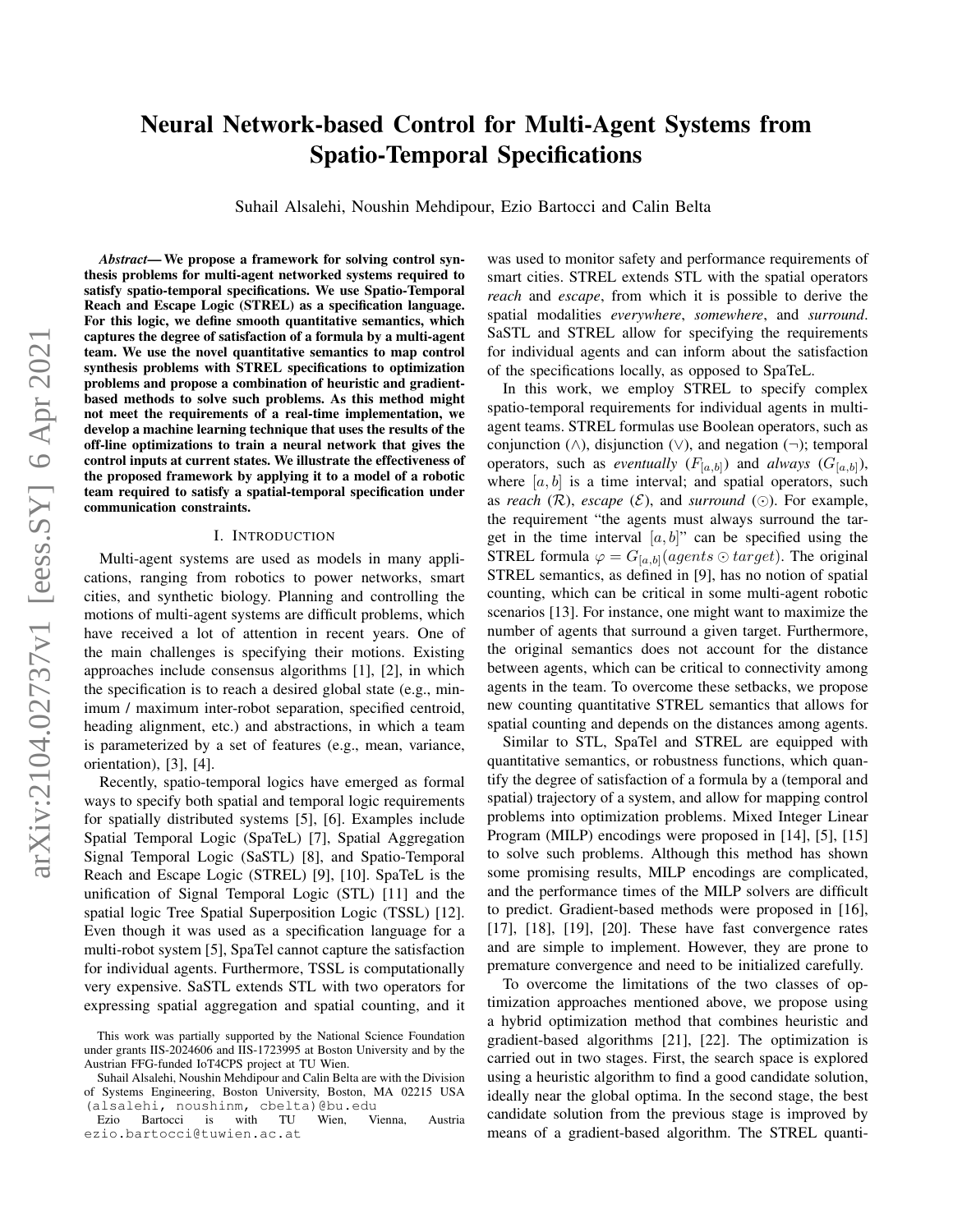tative semantics is based on  $min/max$  functions and the robustness function is not differentiable. We use a smooth approximation [16], which allows us to employ gradientbased methods for optimization. We show that our approach provides better exploration of the search space and fast convergence times compared to the optimization approaches used in the literature.

Generating control inputs by solving optimization problems as described above is still computationally expensive, and not amenable for real-time control. In this paper, we propose an approach to real-time control using Recurrent Neural Networks (RNN) [23], [24]. The RNN learns controllers from state-control trajectories generated off-line by solving the control synthesis problem with different initializations. Once trained, the RNN-based controller gives the control inputs based on the current state and the history states.

The main contributions of this work can be summarized as follows. First, we propose novel, smooth counting quantitative semantics for STREL, which allows for optimizing spatial configurations. Second, we propose a hybrid optimization approach for solving the control synthesis problem for a multi-agent networked system from spatio-temporal specifications given as STREL formulas.

Third, we provide fast, RNN-based real-time controllers for the control problem stated above. Fourth, while hybrid algorithms have been used before, to the best of our knowledge, this is the first time they have been employed for control synthesis.

The rest of the paper is organized as follows. Notation and preliminaries are provided in Sec. II. The control synthesis problem from STREL specifications is formulated in Sec. III. The new STREL quantitative semantics is described in Sec. IV, and the corresponding optimization approach is discussed in Sec. V. We describe how the RNN-based controllers are learnt from data in Sec. VI. The effectiveness of the overall proposed framework is demonstrated in a case study in Sec. VII. We conclude with final remarks and directions for future work in Sec. VIII.

#### II. PRELIMINARIES

## *A. System Dynamics and Connectivity Conditions*

Consider a team of  $N$  robotic agents labeled from the set  $S = \{1, 2, \ldots, N\}$ . Each agent  $l \in S$  has a state  $x_l[k] =$  $(q_l[k], a_l)$  at (discrete) time k, where  $q_l[k] \in \mathcal{Q} \subset \mathbb{R}^n$  is its dynamical state (e.g., position in space), and  $a_l \in A$  is an attribute that does not change over time (e.g., agent type), where  $A$  is a set of labels. The state of the team at time  $k$  is denoted by  $x[k] = [x_1[k]^T, \dots, x_N[k]^T]^T$ . We assume that the dynamics of each agent  $l \in S$  is given by:

$$
q_l[k+1] = f(q_l[k], u_l[k]),
$$
\n(1)

where  $u_l[k] \in \mathcal{U} \subset \mathbb{R}^m$  is the control input for agent l at time k, U is the set of admissible controls, and  $f: \mathbb{R}^n \times \mathbb{R}^m \to$  $\mathbb{R}^n$ . The control inputs of the team at time k are denoted by  $u[k] = [u_1[k]^T, \dots, u_N[k]^T]^T.$ 

**Example 1.** Consider a team of  $N = 8$  robotic agents  $(MANET<sup>1</sup>)$  moving in a 2D Euclidean space (see Fig.1). The state of agent  $l \in S = \{1, ..., 8\}$  at time k is  $x_l[k] =$  $(q_l[k], a_l)$ , where  $q_l \in \mathbb{R}^2$  is the position of agent l, and  $a_l \in \mathcal{A} = \{endDevice, coordinate, router\}$ . Specifically,  $a_3 = a_5 = a_6 = endDevice, a_1 = a_7 = a_8 = coordinator$ and  $a_4 = a_2 = router$ .



Fig. 1: A team of  $N = 8$  robotic agents with types endDevice (red), router (black), and *coordinator* (blue). The lines are edges in the connection graph.

For  $H \in \mathbb{N}$ , we use  $x_i^H$  to denote the *state run*  $x_l[0]x_l[1] \ldots x_l[H]$  of agent l, which is given by the dynamical state sequence  $q_l[0]q_l[1] \dots q_l[H]$  generated by the control sequence  $u_l[0] \dots u_l[H-1]$  starting at  $q_l[0]$ , along with the agent attribute  $a_l$ . We denote the state run of the team  $x[0]x[1] \ldots x[H]$  by  $x^H$ . Similarly, we use  $u^{H-1}$  to denote the control sequence of the team  $u[0] \dots u[H-1]$ .

Two agents  $l$  and  $l'$  can communicate at time  $k$  if they are connected according to given conditions. For instance, agents may be connected if the Euclidean distance between them is less than a fixed communication range. Alternatively, agents may be connected according to a Delaunay triangulation or a Voronoi diagram (see Sec. VII). We model the timedependent inter-agent connectivity using an undirected graph (connection graph)  $\lambda[k] = (S, E[k])$ , where  $E[k] \subseteq S \times S$ . Specifically,  $(l, l') \in E[k]$  means that l and l' are connected. We use  $\lambda^H$  to denote the sequence of connection graphs over time horizon H, i.e.  $\lambda^H = \lambda[0]\lambda[1] \dots \lambda[H]$ . A *route*  $\tau = \tau_1 \tau_2 \ldots$  is a path on a connection graph with  $\tau_i$ representing the label of the agent at position  $i \in \mathbb{Z}_{\geq 0}$  on route  $\tau$ . The function  $\tau(l) : S \to \mathbb{Z}_{>0} \cup \emptyset$  returns the position of agent l on route  $\tau$  if l is on  $\tau$  and returns  $\varnothing$ otherwise. Finally, the set of routes on the connection graph  $\lambda[k]$  that start at agent l is denoted by  $Routers(\lambda[k], l)$  where  $\forall \tau \in Routers(\lambda[k], l), \tau_1 = l.$ 

For notational simplicity, whenever there is no risk for confusion, we will drop the superscript H from  $\lambda^H$ ,  $x^H$ and  $x_l^H$  and use  $\lambda$ , x and  $x_l$ , respectively. The horizon H will be clear from context. We will use  $[a, b]$  to denote the discrete time interval  $[a, b] \cap \mathbb{Z}$  with  $a, b \in \mathbb{Z}_{\geq 0}$ .

<sup>&</sup>lt;sup>1</sup>A Mobile Ad-hoc sensor NETwork (MANET) is a team of robotic agents connected wirelessly. The agents are usually deployed to monitor environmental changes such as pollution, humidity, light and temperature. Each agent can be equipped with sensors, processors, radio transceivers, and batteries. It can move independently in any direction and change its connection links to the other agents. Moreover, the agents can be of different types and their behaviour and communication can depend on their types.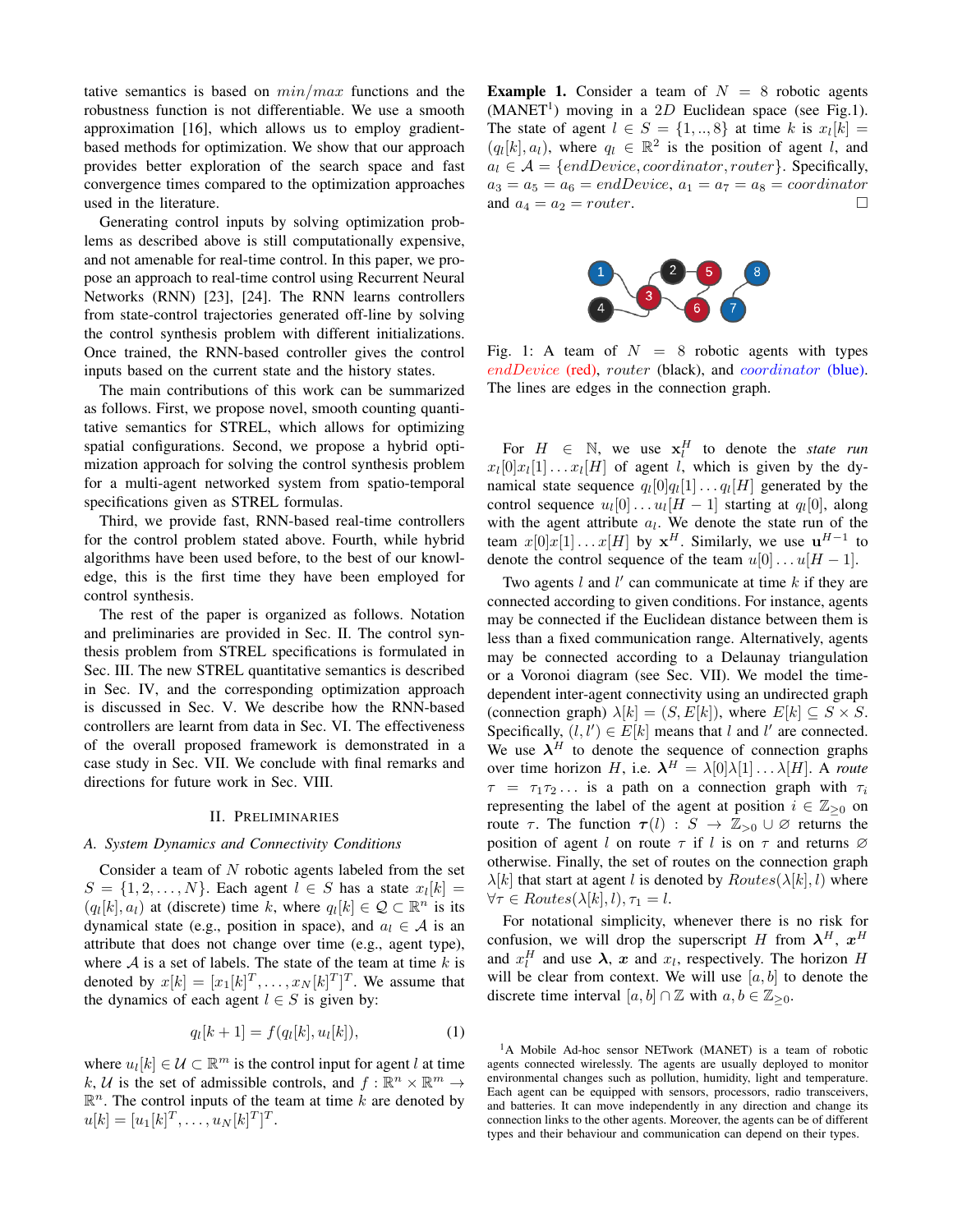# *B. Spatio-Temporal Reach and Escape Logic (STREL)*

STREL is a logic capable of describing complex behaviors in multi-agent teams. Formal definitions of the STREL syntax and semantics can be found in [9]. Here, we give informal definitions for the syntax and the qualitative semantics. We provide, however, a formal definition of the quantitative semantics because we will refer to it later in the paper. Informally, STREL formulas are formed using atomic propositions  $p$ , which in this paper are attributes from the set A, or predicates  $\mu_{g(q_l[k]) \sim r}$  defined over the dynamical states of the agents, where  $g: \mathcal{Q} \to \mathbb{R}$ ,  $r \in \mathbb{R}$ , and ~∈ { $\leq, >$ }; logical operators (¬, ∨, ∧); temporal operators: *eventually*  $(F_{[a,b]})$  and *always*  $(G_{[a,b]})$  where  $[a,b]$  is a discrete time interval with  $a, b \in \mathbb{Z}_{\geq 0}$ ; and spatial operators: *reach* ( $\mathcal{R}_{\leq d}^f$ ), *escape*  $(\mathcal{E}_{>d}^f)$  and *surround*  $(\odot_{\leq d}^f)$ , where f is a distance function such as Euclidean distance  $dist(l, l')$  or  $hops(l, l'),$ which returns the number of edges for the shortest route between  $l, l'$ , and  $d$  is a scalar.

The qualitative semantics define the satisfaction of a given STREL formula for  $(\lambda, x_l)$  at time k. For instance,  $(\lambda, x_l[k]) \models p \ (\models \text{reads 'satisfies'}) \text{ if the attribute of }$ agent *l* is  $a_l = p$ ;  $(\lambda, x_l[k]) \models \mu_{g(q_l[k]) \sim r}$  if  $g(q_l[k]) \sim$  $r: (\lambda, x_l[k]) \models F_{[a,b]} \varphi \text{ if } \exists k' \in [k + a, k + b] \text{ such}$ that  $(\lambda, x_l[k']) \models \varphi$ ; and  $(\lambda, x_l[k]) \models G_{[a,b]}\varphi$  if  $\forall k' \in$  $[k + a, k + b] : (\lambda, x_l[k']) \models \varphi$ . For the spatial operator *reach*,  $(\lambda, x_l[k]) \models \varphi_1 \mathcal{R}_{\leq d}^f \varphi_2$  if  $\varphi_2$  is satisfied at agent l' reachable from l through a route  $\tau$  with  $\tau_1 = l$  such that  $f(l, l') \leq d$ , and  $\varphi_1$  is satisfied at l and all the other agents between  $l, l'$  on  $\tau$  and we call such a route  $\tau$  a *satisfying route.* Similarly,  $(\lambda, x_l[k]) \models \mathcal{E}_{>d}^f \varphi$  if there exists a route  $\tau$  with  $\tau_1 = l$ ; and an agent  $l' \in \tau$  such that  $f(l, l') > d$ , and  $\varphi$  is satisfied at all agents  $\tau_1 \tau_2 \dots \tau_{\tau(l')-1}$ . The operator *surround* expresses the notion of an agent with state that satisfies  $\varphi_1$  being surrounded by agents with states satisfying  $\varphi_2$  within a distance  $f \leq d$ . It can be derived from operators *reach* and *escape* as  $\varphi_1 \odot_{\leq d}^f \varphi_2 =$  $\varphi_1\wedge\neg\left(\varphi_1\mathcal{R}^f_{\leq d}\neg(\varphi_1\vee\varphi_2)\right)\wedge\mathcal{E}^f_{>d}\varphi_1\wedge\varphi_1\mathcal{R}^f_{\leq d}\varphi_2.$  We note that we added the term ( $\wedge \varphi_1 \mathcal{R}_d^f \varphi_2$ ) to the definition provided in [9] to avoid false satisfaction in the case of isolated agents that satisfy  $\varphi_1$  while not being surrounded by agents satisfying  $\varphi_2$  (see Ex.2). Additional operators can be defined or derived from the operators above and are not introduced here for brevity.

The *time horizon* of a STREL formula  $\varphi$  is denoted by  $hrz(\varphi)$  and is defined as the smallest time point in the future for which the states of the agents are needed to determine the satisfaction of the formula. Hereafter, we assume that the horizon H of  $x_l^H$ ,  $x^H$  and  $\lambda^H$  is at least equal to  $hrz(\varphi)$ .

Example 2. Consider the team of robotic agents from Ex.1 (Fig.1), the distance function  $hops(l, l')$ and atomic propositions from the set of attributes  $A = \{endDevice, router, coordinator\}.$  The formula router  $\mathcal{R}^{hops}_{\leq 1}$  endDevice is satisfied at agent 2 because there is a (satisfying) route  $\tau = \tau_1 \tau_2$  with  $\tau_1 = 2$  of type *router* and  $\tau_2 = 3$  of type *endDevice* with a distance of at

most 1 *hop* from agent 2. The formula  $\mathcal{E}_{>2}^{hops}$  -endDevice is satisfied at agent 5 because all of the agents in the route  $\tau = \tau_1 \tau_2 \tau_3 = 5, 6, 3$  are *endDevices*. However, it is violated at agent 6 because there satisfying routes with  $hops(6, l') > 2$ . The formula coordinator  $\bigcirc_{\leq 2}^{hops}$  end Device is satisfied at agent 1 but violated at agents 7 and 8. Note that operator *surround* as defined in [9] would suggest that the same formula is satisfied at agents 7 and 8 despite them not being surrounded by agents of type  $endDevice$ .  $\Box$ 

The quantitative valuation of a given STREL formula ϕ is defined by a real-valued *robustness function* ρ. The robustness  $\rho$  of a STREL formula  $\varphi$  with respect to  $(\lambda, x_l)$ at time  $k$  is calculated recursively by [9]:

$$
\rho(\lambda, x_l, p, k) = \iota(p, x_l[k]) \tag{2a}
$$

$$
\rho(\lambda, x_l, \mu, k) = \iota(\mu, x_l[k]) \tag{2b}
$$

$$
\rho(\lambda, x_l, \neg \varphi, k) = -\rho(\lambda, x_l, \varphi, k) \tag{2c}
$$

$$
\rho(\lambda, x_l, \varphi_1 \vee \varphi_2, k) = \max(\rho(\lambda, x_l, \varphi_1, k), \rho(\lambda, x_l, \varphi_2, k))
$$
\n(2d)

$$
\rho(\lambda, x_l, F_{[a,b]}\varphi, k) = \max_{\substack{k' \in [k+a, k+b]}} \rho(\lambda, x_l, \varphi, k')
$$
\n(2e)

$$
\rho(\lambda, x_l, G_{[a,b]}\varphi, k) = \min_{k' \in [k+a, k+b]} \rho(\lambda, x_l, \varphi, k')
$$
\n(2f)

$$
\rho(\lambda, x_l, \varphi_1 \mathcal{R}_{\leq d}^f \varphi_2, k) = \max_{\tau \in Routers(\lambda[k], l)} \max_{l' \in \tau: f(l, l') \leq d} \quad (2g)
$$

$$
\left[ \min(\rho(\lambda, x_{l'}, \varphi_2, k); \min_{j < \tau(l')} \rho(\lambda, x_{\tau_j}, \varphi_1, k)) \right]
$$

$$
\rho(\lambda, x_l, \mathcal{E}_{>d}^f \varphi, k) = \max_{\tau \in Routers(\lambda[k], l)} \max_{l' \in \tau: f(l, l') \leq d} \quad (2h)
$$

$$
\min_{j < \tau(l')} \rho(\lambda, x_{\tau_j}, \varphi, k)
$$

where ι is the *signal interpretation function* defined for atomic propositions and predicates by

$$
\iota(p, x_l[k]) = \begin{cases} \rho_{max}, & \text{if } a_l = p \\ -\rho_{max}, & \text{otherwise} \end{cases}
$$
 (3)

$$
\iota(\mu_{g(q_l[k])\sim r}, x_l[k]) = \begin{cases} g(q_l[k]) - r, & \text{if } \sim = > \\ r - g(q_l[k]), & \text{if } \sim = \leq \end{cases}
$$
 (4)

Theorem 1. *[9] The STREL robustness defined by* (2) *is sound, i.e., positive robustness indicates satisfaction of the specification, and negative robustness indicates violation of the specification.*

#### *C. Smooth Robustness Approximation*

The max and min functions can be approximated by [16]:

$$
\max(a_1, ..., a_n) \approx \widetilde{\max}(a_1, ..., a_n) = \frac{1}{\beta} \ln \left( \sum_{i=1}^n e^{\beta a_i} \right),
$$
  
\n
$$
\min(a_1, ..., a_n) \approx \min(a_1, ..., a_n) = -\widetilde{\max}(-a_1, ..., -a_n)
$$
  
\nand the approximation error is bounded by  $\epsilon_{\beta}$ :

$$
0 \le \max(a_1, ..., a_n) - \widetilde{\max}(a_1, ..., a_n) \le \frac{\ln(n)}{\beta} = \epsilon_\beta \quad (5)
$$
  
with the maximum error when  $a_1 = a_2 = ... = a_n$ . The

approximation error approaches 0 when  $\beta \to \infty$ .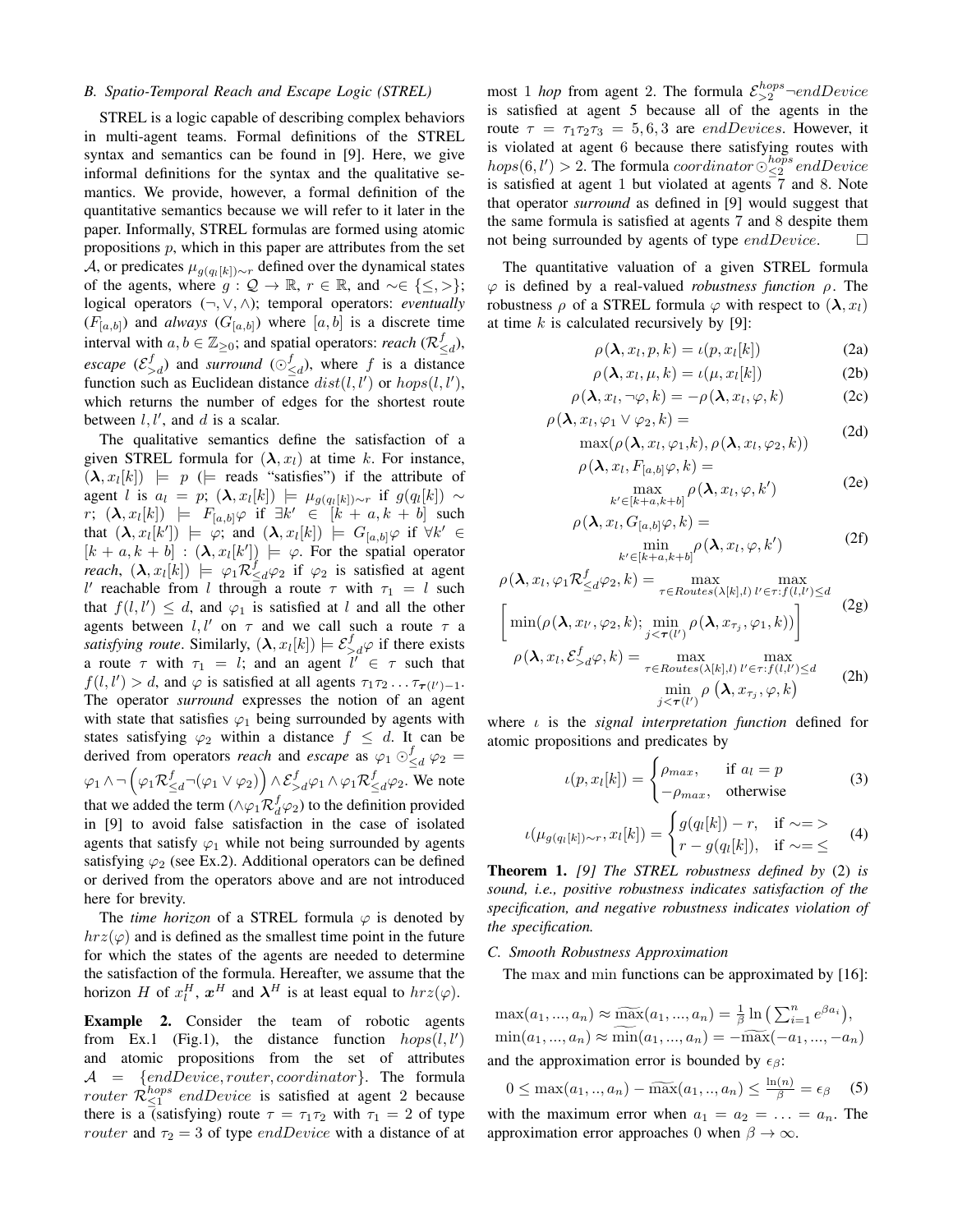## III. PROBLEM FORMULATION AND APPROACH

Consider a team of  $N$  agents labeled from the set  $S = \{1, \ldots, N\}$  with dynamics (1) and a cost function  $J(u[k], x[k+1])$ , which is the cost of ending in state  $x[k+1]$ by applying the control inputs  $u[k]$  at time k. Assume that spatio-temporal requirements are specified by a STREL formula  $\varphi$  interpreted over the state run of the team  $x^H$ , and  $H = hrz(\varphi)$  is the planning horizon. The goal is to find a control sequence for the multi-agent team that maximizes the robustness of the STREL formula and minimizes the cost function.

Problem 1. *[Control Synthesis] Given a multi-agent team with dynamics (1), STREL formula* ϕ*, initial connection graph* λ[0]*, initial state of the system* x[0]*, planning horizon*  $H = hrz(\varphi)$ , and cost function *J*; find an optimal control *sequence* u ∗H−1 *that maximizes the robustness score and minimizes the cost, i.e.:*

$$
\mathbf{u}^{*H-1} = \underset{\mathbf{u}^{H-1}}{\arg \max} \rho_c(\mathbf{\lambda}, \mathbf{x}, \varphi, 0) - \gamma \sum_{k=0}^{H-1} J(u[k], x[k+1])
$$
  
s.t.  

$$
q_l[k+1] = f(q_l[k], u_l[k]), \quad \forall l \in S, \forall k \in [0, H-1]
$$

$$
u_l[k] \in \mathcal{U}, \qquad \forall l \in S, \forall k \in [0, H-1]
$$
(6)

*where*  $\gamma > 0$  *is a trade-off coefficient and*  $\rho_c(\lambda, x, \varphi, 0)$  *is the robustness function for the team at time* 0*.*

To solve Problem 1, we first develop sound *counting STREL quantitative semantics* with robustness  $\rho_c$ , which has spatial counting and allows to optimize the spatial configuration for connectivity (Sec. IV). We use a smooth version of the robustness  $\rho_c$  in the objective function, and employ a combination of heuristic and gradient-based optimization algorithms (Sec. V) to find a control sequence that maximizes the robustness of the STREL formula and minimizes the cost function. In addition, as the execution time for the optimization might not meet real-time control requirements, we propose training a RNN to learn controllers from statecontrol trajectories generated by solving the optimization problem with different initializations (Sec. VI). The trained RNN is then used to predict control inputs at each time.

#### IV. STREL COUNTING QUANTITATIVE SEMANTICS

To motivate the new proposed STREL quantitative semantics, we start by discussing the limitations of the original semantics defined by the robustness function in (2).

First, the robustness does not depend on the distance between the agents. Consider the multi-agent team from Ex.2. The STREL formula *endDevice*  $\mathcal{R}^{hops}_{\leq 2}$  *router* will have the same robustness score for agents  $\overline{3}$ , 5 and 6 even though their distances to the nearest router (agent 2) are not the same:  $hops(3, 2) = hops(5, 2) = 1 < hops(6, 2) = 2$ . In practice, connectivity between robotic agents in a networked system depends on the spatial configuration and it is often the case that the smaller the distance between agents, the better the connectivity.

Second, the robustness from (2) does not have a notion of spatial counting. Consider again the team from Ex.2 and note that the formula *router*  $\mathcal{R}^{hops}_{\leq 1}$  *endDevice* will have the same robustness score for agents 2 and 4, even though agent 2 has two satisfying routes 2, 3 and 2, 5, compared to one satisfying route 4, 3 at agent 4. In practice, it is beneficial to maximize the number of *satisfying routes* for a given formula at a given agent. Take, for instance, the formula (robot  $\bigcirc_{\leq d}^f$  target), maximizing the number of *satisfying routes* results in maximizing the number of agents of type robot surrounding target.

Third, the STREL robustness from (2) is defined only at the level of individual agents. We need a way to compute the robustness score for the team, which takes into account the number of agents that satisfy/violate a given formula.

The new STREL quantitative semantics addresses these limitations and differs from the original semantics defined in [9] in three ways. First, the proposed semantics depends on the distances among agents. Second, it performs spatial counting of satisfying/violating routes at individual agents. Third, by defining spatial counting for satisfying/violating agents, it captures the satisfaction of the specification by the team.

# *A. Optimizing the Spatial Configuration for Connectivity*

To optimize the spatial configuration of a multi-agent team for connectivity, we require the robustness score to depend on the distance between agents. To this goal, we introduce a function  $\sigma_{dist}$ , which depends on the distance between agents  $f(l, l')$  and a scalar d. Specifically,  $\sigma_{dist}$  is a sigmoid function that take values between  $[-1, 1]$  depending on the ratio  $d_{norm} = \frac{f(l, l')}{d}$  $\frac{d}{d}(l, l')$  (Fig.2a) and is defined for  $f(l, l') \leq d$ and  $f(l, l') > d$  as follows:

$$
\sigma_{dist}^{\leq}(d_{norm}) = -\tanh(k_d(d_{norm} - 1))\tag{7}
$$

$$
\sigma_{dist}^>(d_{norm}) = \tanh(k_d(d_{norm} - 1))\tag{8}
$$

where  $k_d$  is a hyperparameter that determines how fast  $\sigma_{dist}$ changes its value.

When computing the robustness, we take  $\min(\sigma_{dist}, \rho_c)$ (see Sec. IV). Notice that  $\sigma_{dist}$  allows the robustness score to vary beyond the distance constant d as defined by  $f(l, l') \sim$  $d, \sim = \{ \leq, \geq \}$  as opposed to the original definition in (2).

#### *B. Spatial Counting for Routes*

Consider the robustness function of the spatial operator escape defined by (2h) and define the robustness of a given route  $\tau$  as  $\rho_{\tau}$  :=  $\max_{l' \in \tau: f(l,l') \leq d} \min_{j < \tau(l')} \rho \left( \lambda, x_{\tau_j}, \varphi, k \right)$ . Notice that  $\rho\left(\lambda, x_l, \varphi, k\right) = \max_{\tau \in Routers(\lambda[k], l)} \rho_{\tau},$ , which means that it is enough to have one satisfying route  $\tau \in Routers(\lambda[k], l)$ (with  $\rho_{\tau} > 0$ ) to satisfy formula  $\varphi$  and the robustness score does not vary depending on the number of routes that satisfy/violate  $\varphi$ . We address this limitation by introducing an additional function  $\sigma_{routers}$ , which depends on the number of routes that satisfy/violate a given formula.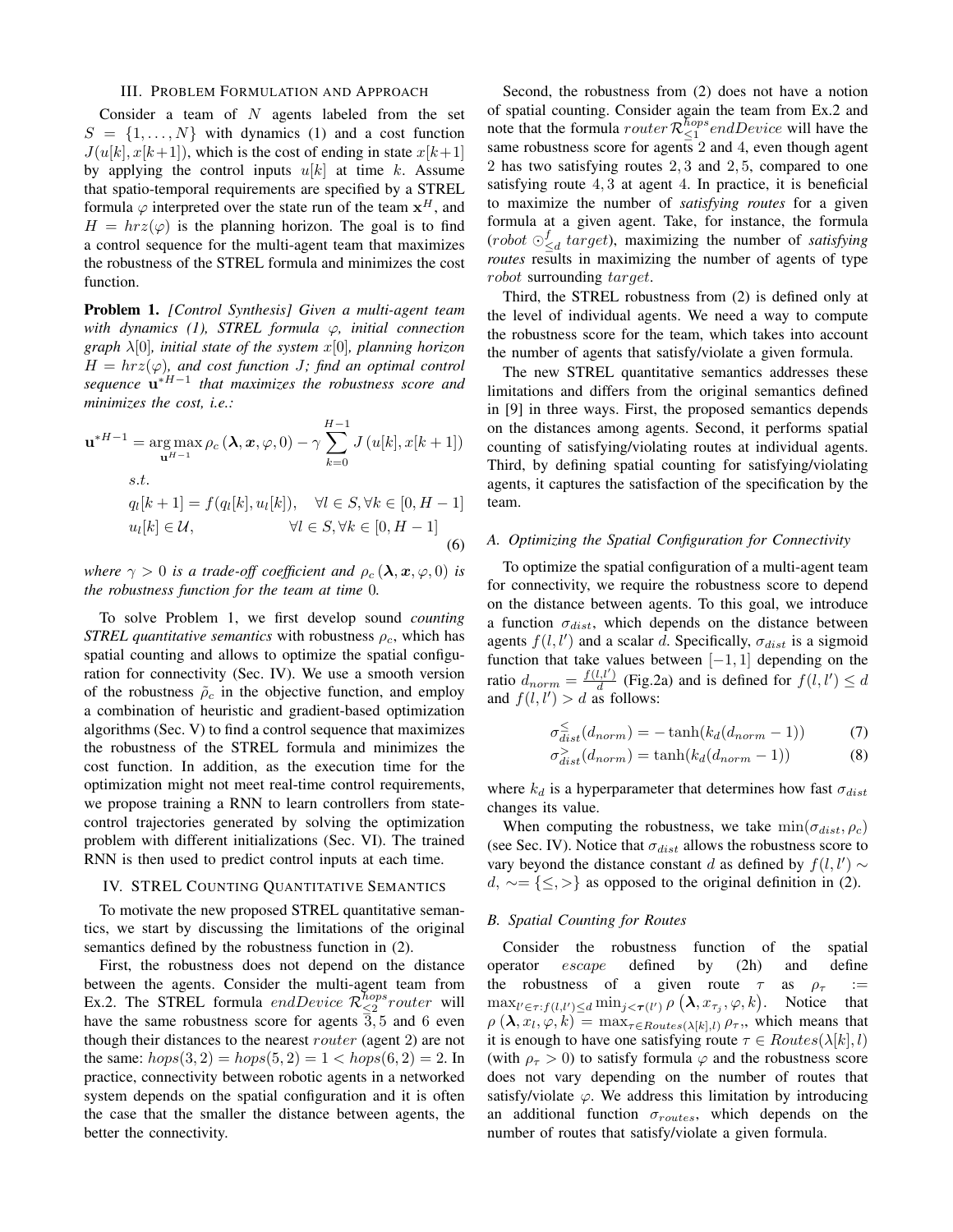Formally, let  $R^+, R^- \in \mathbb{N}$  be the number of satisfying/ violating routes for a given spatial operator, respectively. We define the function  $\sigma_{routers}$  (Fig.2b)

$$
\sigma_{routers}(R^+, R^-) = \max\left(\frac{1}{1 + e^{k_R R^-}}, \frac{1}{1 + e^{-k_R(R^+ - R^-)}}\right)
$$
(9)

where  $k_R$  is a hyperparameter that determines how fast  $\sigma_{routers}$  changes its value.

# *C. Spatial Counting for Agents*

As mentioned above, the STREL semantics is defined at the level of individual agents. A naïve method to compute the robustness of the team of  $N$  agents is to consider the minimum of the robustness of individual agents.

$$
\rho\left(\lambda, x, \varphi, k\right) = \min_{l \in S} \rho\left(\lambda, x_l, \varphi, k\right) \tag{10}
$$

In this case, the robustness score for the team will reflect the worst robustness score among individual agents and will not depend on the number of agents that satisfy/violate the formula  $\varphi$ . Following a similar approach to route counting in Sec. IV-B, we introduce  $\sigma_{ag}(Ag^+, Ag^-)$ , which allows for varying the robustness score depending on the number of agents that satisfy/violate the specification.

Let  $Ag^{+}$ ,  $Ag^{-}$  be the number of agents that satisfy and violate the specification, respectively. Then  $\sigma_{ag}$  is given by:

$$
\sigma_{ag}(Ag^+, Ag^-) = \frac{1}{1 + e^{-k_{ag}Ag^-}}, \frac{1}{1 + e^{k_{ag}(Ag^- - Ag^+)}} \quad (11)
$$

# *D. Counting Robustness for STREL*

We are now ready to define the proposed counting robustness for the STREL spatial operators.

$$
\rho_c\left(\lambda, x_l, \varphi_1 \mathcal{R}_{\leq d}^f \varphi_2, k\right) = \min\left[\sigma_{routes}(R^+, R^-) \max_{\tau \in Routs} \max_{l' \in \tau: dist(l') \leq d} \right]
$$

$$
\min\left(\rho_c\left(\lambda, x_{l'}, \varphi_2, k\right); \min_{j < \tau(l')} \rho_c\left(\lambda, x_{\tau_j}, \varphi_1, k\right)\right)
$$

$$
;\sigma_{dist}^{\leq}\left(d_{norm}\right)\right]
$$

$$
\rho_c\left(\lambda, x_l, \mathcal{E}_{>d}^f \varphi, k\right) = \min\left[\sigma_{routes}(R^+, R^-)\right]
$$

$$
\max_{\tau \in Routes} \max_{l' \in \tau : > d} \min_{j < \tau(l')} \rho_c\left(\lambda, x_{\tau_j}, \varphi, k\right))
$$

$$
;\sigma_{dist}^2\left(d_{norm}\right)\right] \tag{12}
$$

The robustness for the logical and temporal operators is the same as the one from (2).

The robustness for the team at time  $k$  is given by:

$$
\rho_c(\lambda, \mathbf{x}, \varphi, k) = \sigma_{ag}(Ag^+, Ag^-)
$$

$$
\min_{l \in \{1, ..., N\}} (\rho_c(\lambda, x_l, \varphi, k)).
$$
 (13)

# Theorem 2. *The counting robustness of STREL defined by* (12) *and* (13) *is sound.*

*Proof.* [sketch] A formal proof is omitted due to space constraints. Informally, soundness can be viewed as a sign consistency between the counting robustness  $\rho_c$  and the original robustness in [9]  $\rho$ . We show that the three functions  $\sigma_{dist}$ ,  $\sigma_{routers}$ ,  $\sigma_{ag}$  introduced to  $\rho$  do not affect the sign of the robustness, and thus show that  $\rho_c$  is sound.

First,  $\sigma_{routers}$  and  $\sigma_{ag}$  are positive and are multiplied by the robustness function provided by the original semantics and, thus, do not change the sign of the robustness score. Second,  $\sigma_{dist}$  changes in the range [−1, 1] and it is negative only when the distance predicate  $f(l, l') \sim d$  is violated. Since we take the minimum between the robustness function and  $\sigma_{dist}$ , the robustness function will still give positive values for satisfaction and negative values for violation as before. Thus, the soundness of the proposed counting robustness follows from the soundness of the original robustness.

#### V. CONTROL SYNTHESIS FOR STREL SPECIFICATIONS

Problem 1 is a constrained non-linear optimization problem. The max and min functions in the semantics render the objective function non-differentiable. We modify (6) by replacing the counting robustness  $\rho_c$  with its smooth version of proposed smooth robustness  $\rho_c$  that we obtain by replacing the non-differentiable terms  $(min/max)$  with their smooth approximations described in Sec. II-C.

We solve the new problem by employing a two-stage hybrid optimization method that utilizes a combination of heuristic and gradient-based optimization algorithms. In stage I, we explore the search space using a heuristic algorithm to find a good candidate solution. In stage II, we initialize a gradient-based algorithm with the best candidate solution found in stage I. Although many heuristic and gradientbased algorithms can be used for this approach, in this paper we use Particle Swarm Optimization (PSO) [25] and Sequential Quadratic Programming (SQP) [26], respectively. We name this two-stage optimization approach PSO+QSP. A quantitative comparison of the performance of SQP, PSO and PSO+SQP can be found in Sec. VII (Tab. I).

## VI. LEARNING RNN-BASED CONTROLLERS

As already mentioned, solving the control synthesis problem by optimization can be expensive, and not feasible for real-time implementation. To address this, we propose to train a RNN using data obtained from off-line optimization, and then use it to generate the control at a given state.

Dataset generation. Given a multi-agent team as described in Sec. II-A, a STREL formula  $\varphi$ , a planning horizon  $H \geq hrz(\varphi)$ , a set of M initial team states  ${x[0]}^{[1]}, \ldots, {x[0]}^{[M]}$  and their corresponding initial communication graphs  $\{\lambda[0]^{[1]}, \ldots, \lambda[0]^{[M]}\}$ , we generate a dataset  $D$  by solving the control synthesis problem described in Sec. V and choosing  $m \leq M$  state-control trajectories with robustness above a threshold  $\epsilon_{min}$ , i.e  $D = {\mathbf{x}_{[j]}^H, \mathbf{u}^{H[j]} | \tilde{\rho}_c^{[j]} \ge \epsilon_{min} \}, \text{ where } \epsilon_{min} \ge \epsilon_{\beta} \text{ is the}$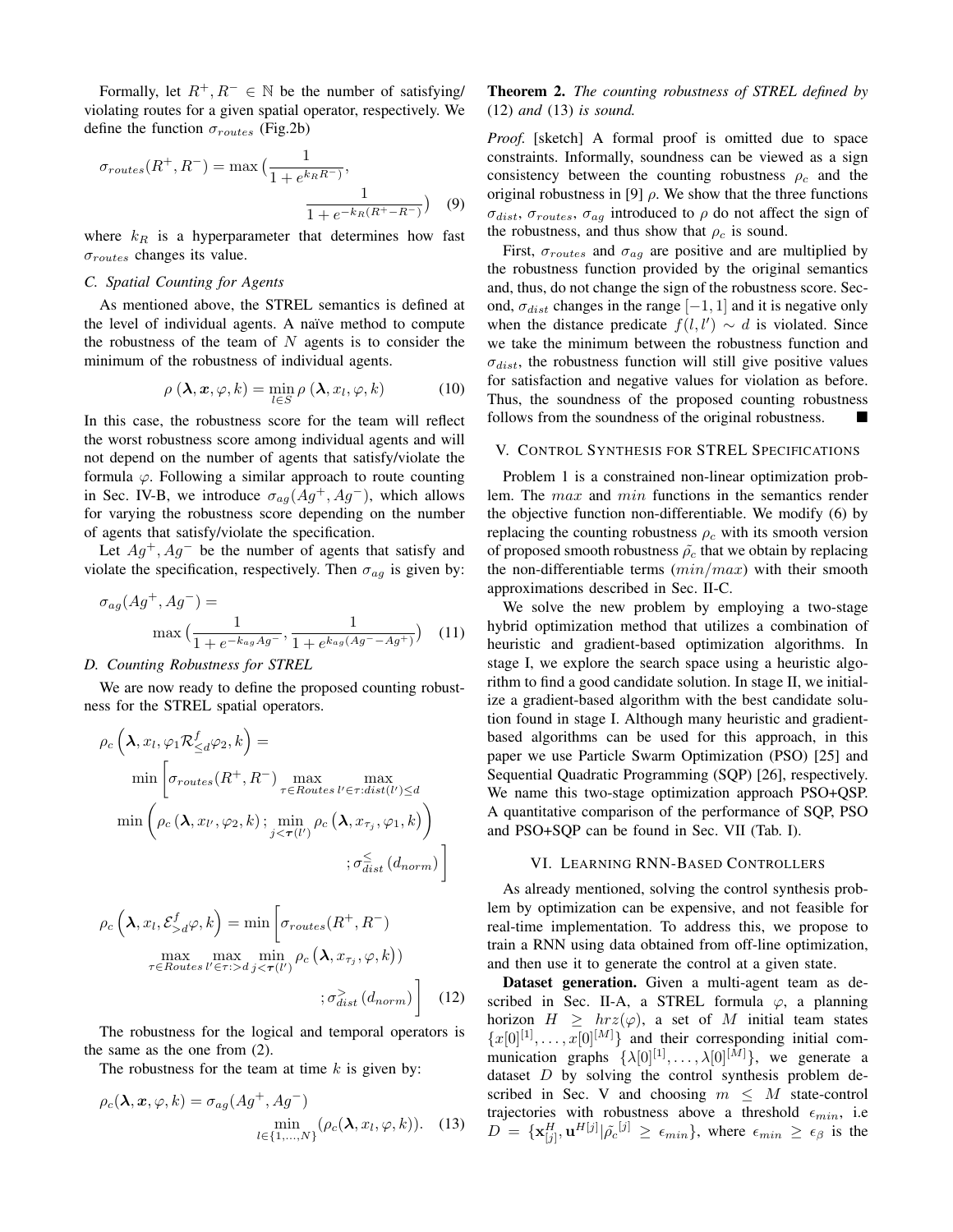

Fig. 2: Behavior of the functions  $\sigma_{dist}$  and  $\sigma_{routers}$ 

robustness margin used to account for the approximation error  $\epsilon_{\beta}$ .

RNN implementation. Due to the temporal operators, the satisfaction of STREL formulas is history-dependent. In other words, the control at each time step is, in general, dependent on the current state and past states  $u[k]$  =  $g(x[0],..,x[k])$ . For this reason, we choose Recurrent Neural Networks (RNN), which are neural networks with memory. To implement the RNN, we use a Long Short Term Memory (LSTM) Network [23], [27]. LSTM has feedback channels and memory cells that can manage long-term dependencies by passing the history-dependence as hidden states. The function  $g$  can be approximated as follows:

$$
h[k] = \mathcal{R}(X[k], h[k-1], W_1)
$$
  
\n
$$
\hat{u}[k] = \mathcal{N}(h[k], W_2)
$$
\n(14)

where  $W_1, W_2$  are the weight matrices of the RNN,  $h[k]$ is the hidden state at time step k and  $\hat{u}[k]$  is the predicted control at k. The network is trained to minimize the error between the predicted control and the optimized control given in the dataset:

$$
\min_{W_1, W_2} \sum_{D} \sum_{k=0}^{H-1} \|u[k] - \hat{u}[k]\|^2.
$$
 (15)

#### VII. CASE STUDY: NETWORKED ROBOTIC AGENTS

In this section, we demonstrate the efficacy of our proposed framework with a case study. First, we solve the control synthesis problem for a multi-agent team and a given STREL formula off-line to generate state-control trajectories using the optimization approach described in Sec. V. Then, we use the state-control trajectories that satisfy the STREL formula to train a RNN to predict control inputs for the team at each time step (Sec. VI). We compare the trajectories obtained using RNN with those obtained by optimization. We also compare the results of optimization using different solvers, such as PSO, SQP, and PSO+SQP (Sec. V); and compare the performance of PSO under the original semantics  $(2)$ ,  $(10)$  and our proposed semantics  $(12)$ ,  $(13)$ .

All the computations described in this section were performed on a PC with a Core i7 CPU @350GHz with 80 GB RAM. For optimization, we used a customized Particle Swarm Optimization (PSO) with 64 particles and a MATLAB built-in implementation of SQP. To implement the RNN, we used the *Python* package *Pytorch*.

**System description** Consider a team of  $N = 7$  robotic agents (Fig.3) labeled from the set  $S = \{1, 2, \ldots, 7\}$  in a 2D Euclidean space. The state of agent  $l$  at time step k is defined by  $x_l[k] = (q_l[k], a_l)$  where  $q_l[k] \in \mathbb{R}^2$ is the position of agent l at time k and  $a_l \in \mathcal{A}$  = {endDevice, coordinator, router} is the type of the agent with  $a_1 = a_2 = endDevice$ ,  $a_4 = a_5 = a_7 = router$  and  $a_3 = a_6 =$  *coordinator*. Agents 1 and 2 are controllable with dynamics given by

$$
q_l[k+1] = q_l[k] + u_l[k],
$$
\n(16)

where  $l \in \{1, 2\}$  and  $u_l \in \mathcal{U} = [-0.2, 0.2]$ .

**Connectivity conditions** Two agents  $l$  and  $l'$  are connected at time  $k$  if both of the following conditions hold:

- The Euclidean distance between agents  $l$  and  $l'$  is less than a fixed communication range  $dist(l, l') \leq 2$ .
- In the corresponding Voronoi diagram, the cells corresponding to agents  $l$  and  $l'$  are adjacent at time  $k$ .

Snapshots of the team and the corresponding Voronoi and connection graphs at different times can be seen in Fig.3.

Spatio-temporal specifications We aim to steer agents 1 and 2 of type endDevice from the initial positions to the area in the center (circle with radius  $= 0.4$ ) in the time interval [12, 13], while staying connected to at least one agent of type *router* at all times in  $[3, 13]$ . We require all agents to avoid collision by keeping a safe distance of at least 0.15 from each other at all times in [0, 13]. The requirements described above can be specified by the following STREL formula, with  $hrz(\varphi) = 13$ :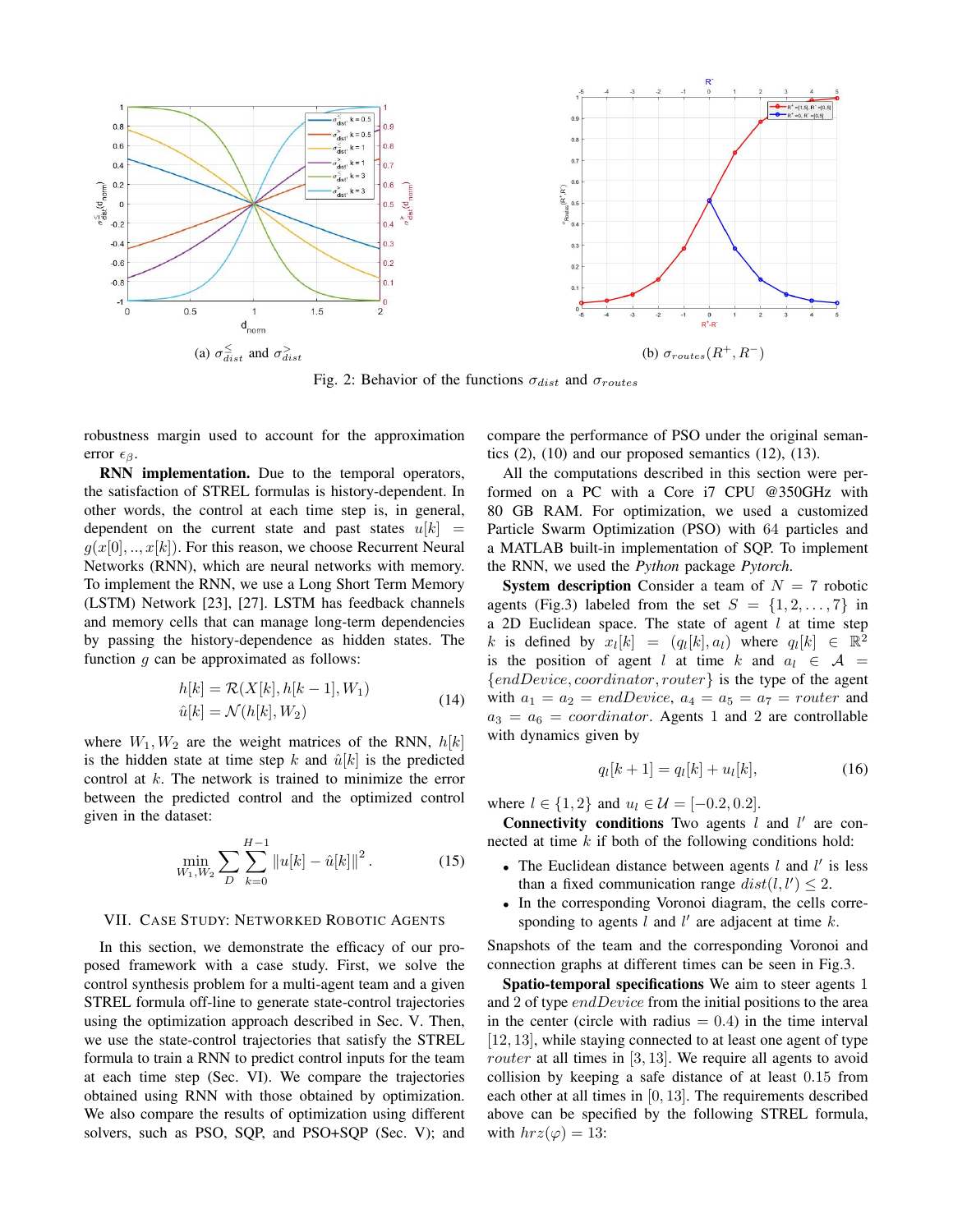

Fig. 3: Snapshots of the multi-agent team at different times. The agents are represented by labeled colored disks where labels are taken from the set  $S = \{1, \ldots, 7\}$  and colors correspond to types of agents: *endDevice* (red), *router* (black), and *coordinator* (blue). The red solid lines represent the trajectories generated by agents 1,2 using control inputs from the RNN-based controller. The solid and dashed blue lines represent the connection and Voronoi graphs of the team, respectively.

$$
\varphi = G_{[0,13]}(dist_{i \neq j}(q_i[k], q_j[k]) > 0.15)
$$

$$
\bigwedge G_{[3,13]}endDevice \mathcal{R}_{\leq 2}^{dist} router
$$

$$
\bigwedge F_{[12,13]}(dist(q_{i,endDevice}[k], origin) \leq 0.4).
$$
 (17)

**Control problem** *Given* the team of  $N = 7$  agents with dynamics (16), STREL formula  $\varphi$  ((17)), initial connection graph  $\lambda[0]$ , initial state of the system  $x[0]$ , planning horizon  $H = hrz(\varphi) = 13$ , *find* an optimal control sequence  $u^{*12}$  that solves Problem 1, where in (6), the cost function  $J(u[k], x[k+1]) = \sum_{i=1}^{N} \sum_{k=0}^{H-1} ||u_i[k]||^2$ ,  $\gamma = 0.01$ , and  $\rho_c$  is replaced by its smooth version  $\tilde{\rho}_c$  (see Sec. V).

Comparing original and proposed semantics We used PSO to solve the control synthesis problems with (i) the naïve team robustness (10) based on the original agent robustness (2) and (ii) the proposed robustness  $(12),(13)$  in the objective function. We solved each one with 100 initializations and obtained no satisfying state-control trajectories for the original robustness and 69 satisfying state-control trajectories for the proposed robustness. We explain the results by noting that the proposed robustness has a varying search space (as opposed to the original robustness) due to the introduced functions  $\sigma_{dist}, \sigma_{routers}, \sigma_{ag}$ , which help the PSO algorithm to explore the search space and make it less prune to premature convergence.

**Dataset generation** We generated  $m$  state-control trajec-

| Algorithm   | Success rate | Average<br>robustness | Time<br>(seconds/run) |
|-------------|--------------|-----------------------|-----------------------|
| <b>SOP</b>  | 44.7         | 0.0048                | 23.3                  |
| <b>PSO</b>  | 71.7         | 0.0037                | 30                    |
| $PSO + SOP$ | 93.8         | 0.0050                | 32.9                  |

TABLE I: Performance of different optimization methods

tories with robustness score above a given threshold  $\tilde{\rho}^*$  ≥  $\epsilon_{min} = 0.001 > \epsilon_{\beta}$  by solving the control synthesis problem off-line. Choosing a good number of training samples  $m$  is task-specific and depends on factors such as the complexity of the neural network and the complexity of the approximated function. In our case, we found that the RNN performs best with  $m \geq 800$ . We solved the control synthesis problem for the team with 1200 random initializations. It took about *6 hours* to execute the code and generate all the trajectories. We defined the *success rate* as the percentage of state-control trajectories with robustness  $\rho c^* \geq 0.001$ . The success rate, average normalized robustness and computation times for solving the control synthesis problem with the proposed robustness using SQP, PSO and PSO+SQP are presented in Tab. I.

Training the RNN We used an LSTM network with four hidden layers to learn the controllers. Each hidden layer has 64 nodes. We used 850 trajectories for training and 275 trajectories for testing. We trained the network for 700 epochs. The training process took about six minutes.